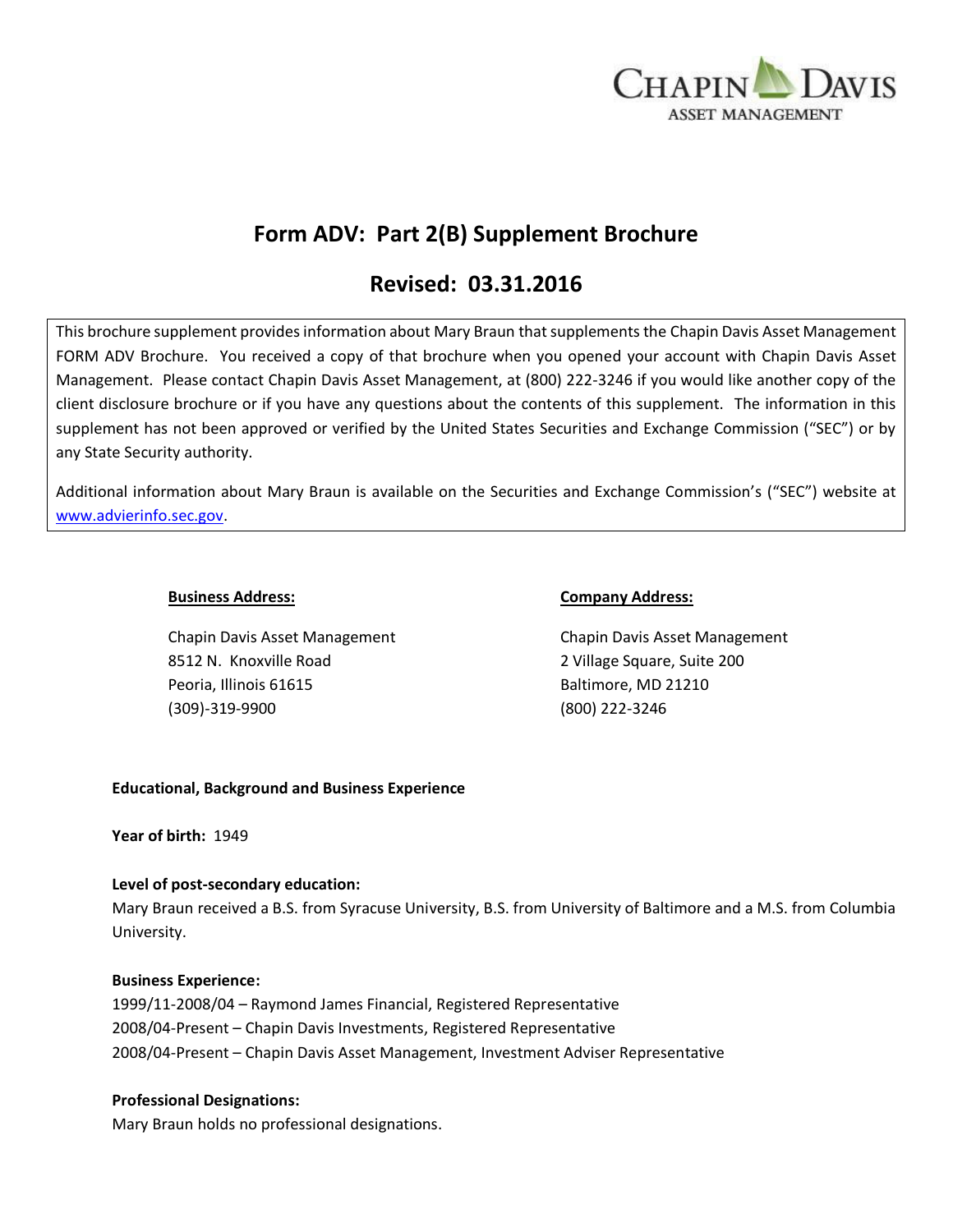#### **Disciplinary Action**

Chapin Davis Asset Management discloses facts regarding any legal or disciplinary events that it deems to be material to a client considering Mary Braun to act as their Investment Advisor Representative. Chapin Davis Asset Management is not aware of any events applicable to this item. FINRA's Brokercheck<sup>®</sup> [http://www.brokercheck.finra.org](http://www.brokercheck.finra.org/) may have additional information regarding the disciplinary history of Mary Braun that is not included in this brochure supplement.

#### **Other Business Activities**

In addition to being an Investment Advisor Representative with Chapin Davis Asset Management, Mary Braun is also a Registered Representative at Chapin Davis Investments, a Broker/Dealer. Mary Braun spends more than 10% of his time acting in both capacity. As an Investment Advisor Representative and Registered Representative, Mary Braun can offer clients both advisory programs and services and non-advisory programs. This may present a conflict of interest. However, as an Investment Advisor Representative of Chapin Davis Asset Management, Mary Braun has a responsibility to make recommendations that are in the best interest of each customer.

#### **Additional Compensation**

Product companies (including our affiliates) with which we have agreements work with Chapin Davis Asset Management and our financial advisors to provide education and other support to help distribute their products. These companies may pay for training and education events, seminars or other similar events for employees, financial advisors, clients and prospective clients. They may also reimburse entertainment. A financial advisor may also receive a service fee, expense reimbursement, or other payments from other companies. These service fees, as well as incentive programs and cash and/or noncash compensation, all are strictly regulated by the SEC and Financial Industry Regulatory Authority, as well as Chapin Davis Asset Management internal compliance policies.

Your Financial Advisor may also engage in the sale of insurance products as a licensed agent or broker of Chapin Davis Insurance. In your Financial Advisors' capacity as a registered representative of a broker dealer, or as a licensed insurance agent or broker, your financial advisor will receive brokerage and insurance commissions for these services.

#### **Supervision**

Investment Advisor Representatives' activities are supervised by registered principals in their office of supervisory jurisdiction and individuals therein, including any or all of the following Investment Advisor Representatives' direct registered principals, central supervision personnel who report to the Chief Compliance Officer of Chapin Davis Asset Management.

| Supervisor:          | <b>Stephanie N. Elliott</b> |
|----------------------|-----------------------------|
| Title:               | COO & CCO                   |
| <b>Phone number:</b> | (800) 222-3246              |